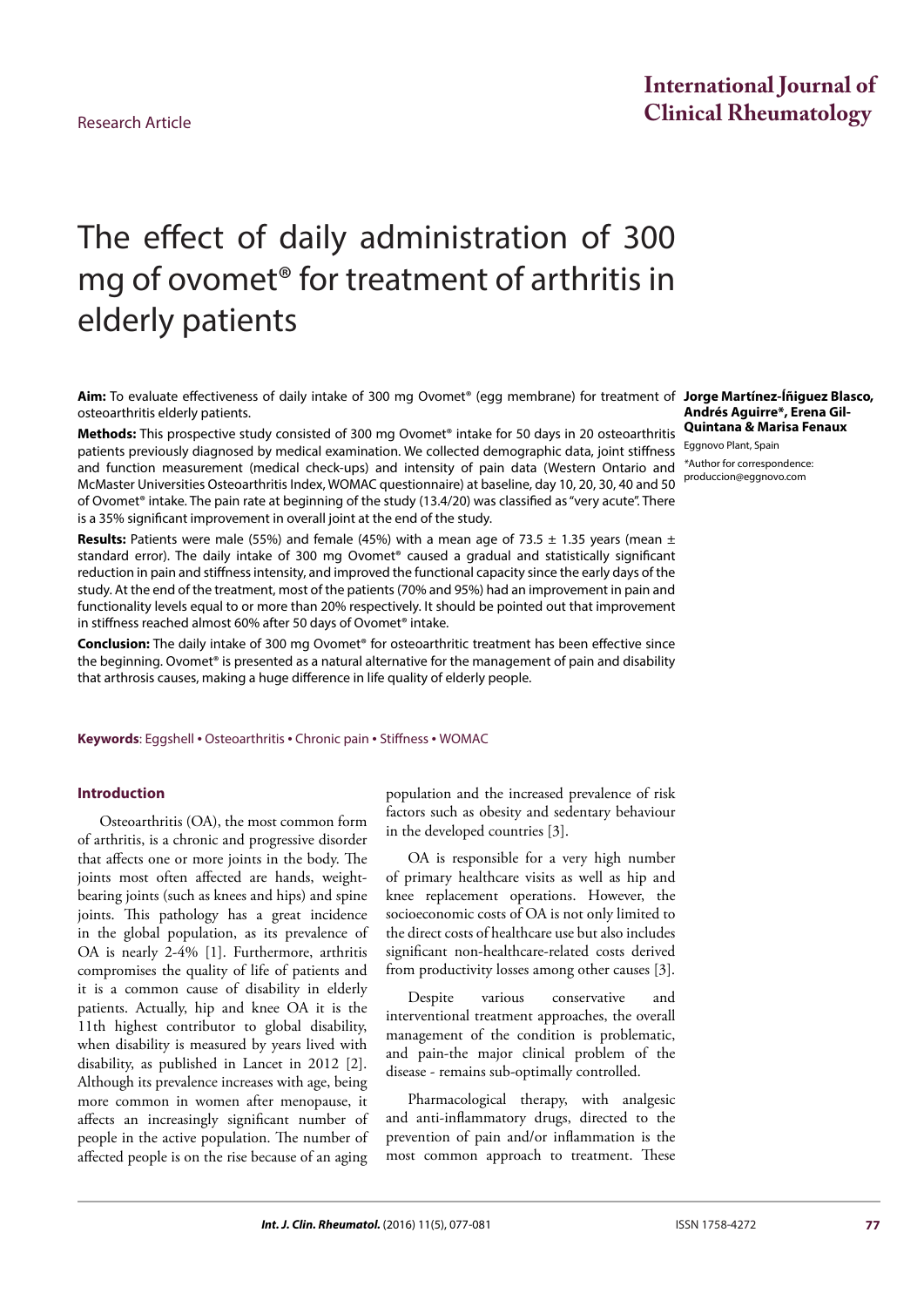drugs include paracetamol, ibuprofen, naproxen, and celecoxib. However, there is a great concern about the safety of these drugs within the medical community and among the patients [4]. Side effects associated to long-term use of these drugs include liver damage, in the case of paracetamol and NSAID, and stomach upset, gastric bleeding, cardiovascular problems and kidney damage, in the case of NSAID [5]. Moreover, these therapies are directed to the reduction of pain and their impact on disease progression is limited.

Currently, a number of dietary supplements are being extensively used for the treatment of OA. Glucosamine and chondroitin sulfate are two of the most commonly used complementary medicines. Taken alone or in combination, they have a good safety profile and a variety of therapeutic effects, such as reducing pain and improving function, revealed by **in vitro** studies [6-10] and in clinical trials [11-14]. Nevertheless, the significance of their clinical effectiveness is on debate due to certain inconclusive results of the clinical trials, probably due to lack of homogeneity of methodological criteria [15].

Eggshell membrane discovery as a natural source of glycosaminoglycans, such as chondroitin sulfate and hyaluronic acid among others, has led to the consideration of this product as a potential approach for the treatment of arthritis [16-18]. Previous studies have reported the therapeutic efficacy of the components of eggshells membrane in patients with OA [19]. Based on these observations the present study was designed to evaluate the efficacy of Ovomet®, a natural chondroprotector derived from eggshell membrane, for the treatment of elderly patients with arthritis. This observational study was conducted in Hospital Viamed Los Manzanos at Logroño (Spain).

#### **Materials & methods**

The study was conducted in the period from April to August of 2015. Dr Martínez-Íñiguez Blasco was in charge of patient recruitment, as well as follow-up performed at the beginning and on days 10, 20, 40 and 50 after treatment. Recruitment was done after clinical diagnosis of arthritis. The evaluation method employed was "The Western Ontario and McMaster Universities Arthritis Index" WOMAC [20]. WOMAC is a validated method widely used in the **evaluation** of hip and knee osteoarthritis, which has been recommended by several international organisms. It is a self-administered questionnaire consisting of 24 items divided into 3 subscales: pain (0-20 scale), stiffness (0- 10 scale) and physical function (0-85 scale). Follow-up was performed with face-to-face visits on day 0, 20 and 50 and by telephone on day 10, 30 and 40. During follow-up visits, not only the WOMAC questionnaire was filled in, but joint functionality and stiffness was tested in situ to corroborate the data collected in the questionnaire. A total of 20 patients diagnosed with arthritis participated in this study. They took 300 mg of Ovomet® daily for 50 days. Any participant abandoned the study neither required the use of recue medication or concomitant drugs (analgesic or anti-inflammatory) during the study.

This was a prospective study where withinsubject comparisons were performed using t student test with Microsoft Excel software.

#### **Result**

Twenty patients participated in the study, 55% were males and 45% were females. The average age of the participants was  $73.5 \pm$ 1.35 years (mean ± standard error). The mean pain index at the beginning of the study was 13.4 on a 20-point scale (WOMAC), which is classified as "very acute". This index descended in a significant way (p<0.05) from day 20 until reaching a peak of 36.3% at the end of treatment (Figure 1). The stiffness of the joints was controlled in follow-up visits and in the WOMAC questionnaires performed during the treatment. We observed a gradual and progressive reduction in joint stiffness, which descended of 10.6% at day 10 to 58.3% at day 50 (Figure 2). Moreover, we observed a significant improvement in functionality since day 20 of treatment. This parameter reached a peak of 32.3% of improvement of the functional capacity at the end of the study (Figure 3).

We also represented the primary response to pain as the percentage of patients who showed a decrease in pain equal or superior to 20%. On day 30 of treatment 50% of patients showed this primary response. This parameter reached 70% at the end of the study (Figure 4).

To summarize, patients had an initial total punctuation of  $78.5 \pm 1.79$  (over a total of 115 points) in the WOMAC scale, which decreased to  $50.9 \pm 2.63$  at the end of treatment. This reduction led to a general improvement of 35.2% in the condition of the joints.

### **Discussion**

In the last decade, OA has been reclassified as a systemic musculoskeletal disorder associated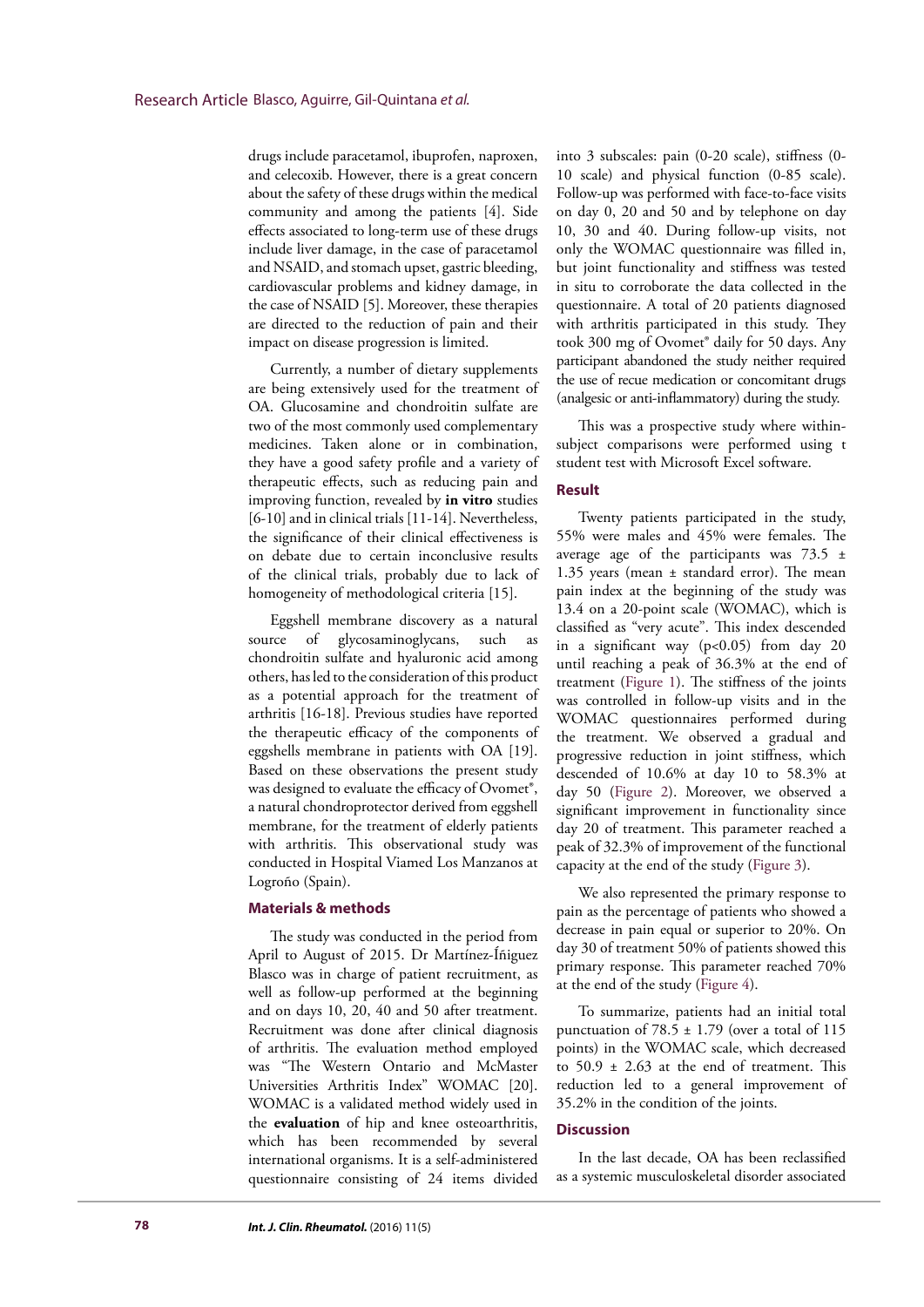#### The effect of daily administration of 300 mg of ovomet Research Article



**Figure 1: Evolution of the pain intensity over 50 days of treatment with Ovomet® assessed by WOMAC index.**  (A) WOMAC score for pain intensity. (B) Percentage of pain reduction as compared to basal level (before treatment). \*Statistical significant differences (p<0.05) with respect to their basal values using Student t test for paired samples.







Figure 3: Evolution of the functionality over 50 days of treatment with Ovomet® assessed by WOMAC index. (A) WOMAC score for functionality. (B) Percentage of functionality improvement as compared to basal level (before treatment). \*Statistical significant differences (p<0.05) with respect to their basal values using Student t test for paired samples.

with metabolic-triggered inflammation. This discovery required of a new therapeutic strategy that included the reduction of inflammation of synovial tissue, so it halts the destruction of the joint at the same time that potentiates the articular repair [21].

Nowadays, different alternative therapies exist for the treatment of arthritis, which are based in nutritional supplements such as chondroitin sulphate, collagen and glucosamine. All these are compounds present in the cartilage and their function is to prevent cartilage degradation and promote its regeneration [22]. A number of *in vitro* studies, which analyse the biological activity of these compounds, have provided strong evidence of their therapeutic potential. There are different research works which describe the antiinflammatory [6-8] and anti-catabolic action [9,10] of the chondroitin and the glucosamine.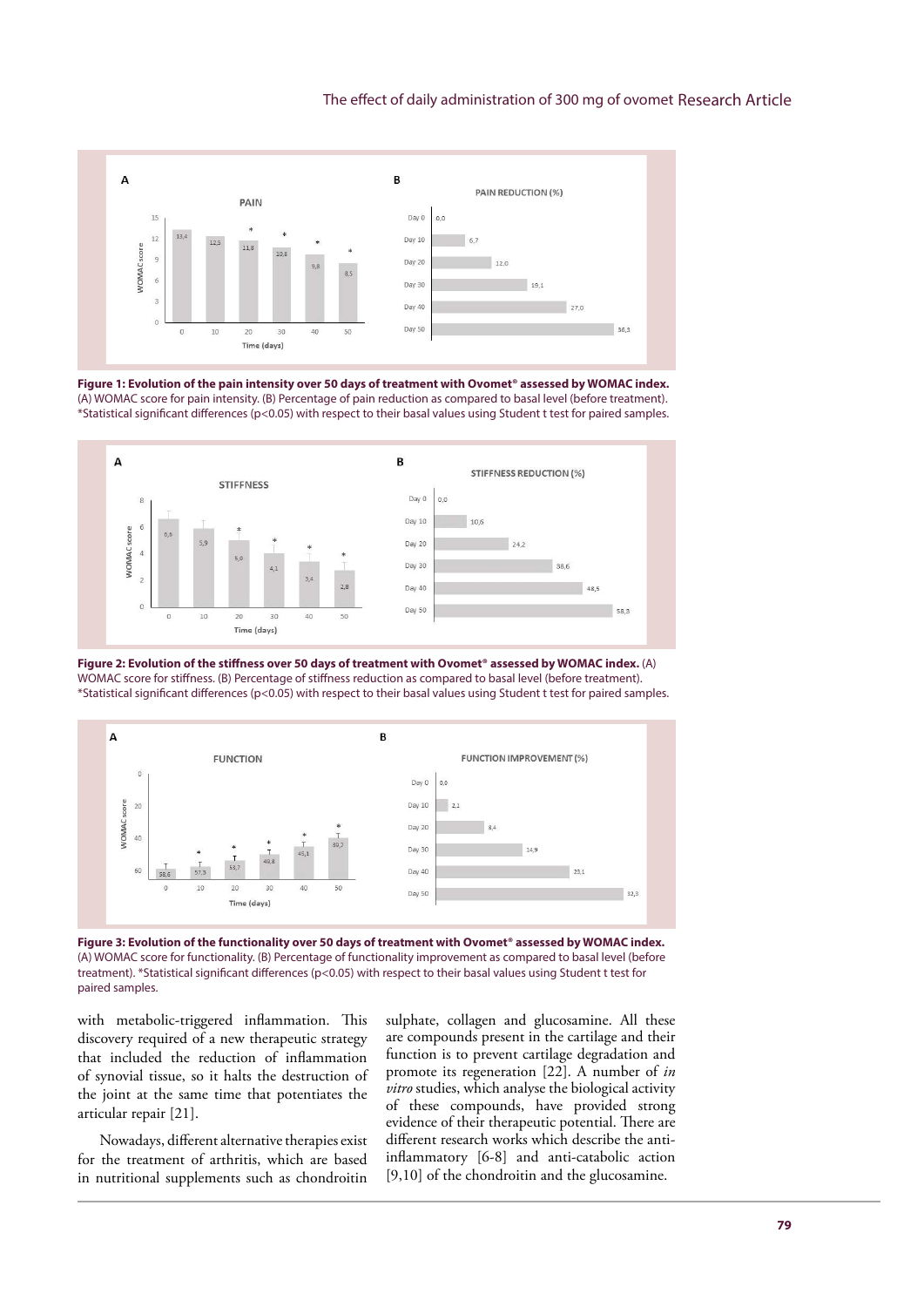

**Figure 4: Evolution of the relative primary response in pain on day 20, 30 and 50 after treatment with Ovomet®.** The relative primary response in pain represents the percentage of patients who showed a decrease equal or superior to 20% of pain.

Nevertheless, clinical studies designed to assess the therapeutic efficacy of these compounds have shown results which are not always conclusive. This has led to a lack of consensus in the medical community on the appropriateness of prescribing. Further studies are needed to confirm these results or explore alternative therapies.

Eggshell membrane is a natural product containing these compounds in the form of different glycosaminoglycans (dermatan sulfate, chondroitin sulfate, hyaluronic acid, etc), collagen type I and other compounds with therapeutic interest. Previous studies have showed the anti-inflammatory activity of this product [23,24] and its therapeutic potential [19,25].

The results obtained in our study show that daily administration of 300 mg of Ovomet® (eggshell membrane) is efficacious to ameliorate the symptoms associated to arthritis as previously described. Patients enrolled in this study, all elderly and with a high pain index at the beginning of the study (13.4/20 WOMAC scale), experienced a great improvement in all the parameters included in the WOMAC questionnaire. The WOMAC indexes for pain, stiffness and loss of functionality were progressively reduced since the beginning of treatment. This reduction reached a statistically significant peak since day 20 after treatment as compared with basal values. The results obtained are more relevant than those observed in previous studies where glucosamine and chondroitin or the sum of both were compared [4,26].

In addition, Ovomet® lacks of the side effects associated to long-term use of other treatments prescribed for arthritis such as NSAID. For this reason, it can be administered continuously. This therapy involves a progress over pain management and the disability generated by arthritis, leading to an improvement of the quality of life of patients..

#### References

- 1. Cross M, Smith E, Hoy D, *et al.* The global burden of hip and knee osteoarthritis: estimates from the Global Burden of Disease 2010 study. *Ann. Rheum. Dis.* 73, 1323-1330 (2014).
- 2. Vos T, Flaxman AD, Naghavi M, *et al.* Years lived with disability (YLDs) for 1160 sequelae of 289 diseases and injuries 1990-2010: a systematic analysis for the Global Burden of Disease Study 2010. *Lancet.* 380, 2163-2196 (2012).
- 3. Puig-Junoy J, Ruiz Zamora A. Socio-economic costs of osteoarthritis: a systematic review of cost-of-illness studies. *Semin. Arthritis. Rheum.* 44, 531-541(2015).
- 4. Clegg DO, Reda DJ, Harris CL, *et al.* Glucosamine, Chondroitin Sulfate, and the two in combination for painful knee osteoarthritis. *N. Engl. J. Med.* 354, 795- 808 (2006).
- 5. Mobasheri A. The future of osteoarthritis therapeutics: emerging biological therapy. *Curr. Rheumatol. Rep.* 15, 385 (2013).
- 6. Calamia V, Ruiz-Romero C, Rocha B, *et al.* Pharmacoproteomic study of the effects of chondroitin and glucosamine sulfate on human articular chondrocytes. *Arthritis. Res. Ther.* 12, R138 (2010).
- 7. Imagawa K, de Andres MC , Hashimoto K, *et al.* The epigenetic effect of glucosamine and a nuclear factorkappa B (NF-kB) inhibitor on primary human chondrocytes-implications for osteoarthritis. *Biochem. Biophys. Res. Commun.* 405, 362-367 (2011).
- 8. Gouze JN, Bordji K, Gulberti S, *et al.* Interleukin-1beta down-regulates the expression of glucuronosyltransferase I, a key enzyme priming glycosaminoglycan biosynthesis: influence of glucosamine on interleukin-1beta-mediated effects in rat chondrocytes. *Arthritis. Rheum.* 44, 351-360 (2001).
- 9. Sandy JD, Gamett D, Tompson V, *et al.* Chondrocytemediated catabolism of aggreca: aggrecanase-dependent cleavage induced by interleukin-1 or retinoic acid can be inhibited by glucosamine. *Biochem. J.* 335, 59-66 (1998).
- 10. Piperno M, Reboul P, Hellio Le Graverand MP, *et al.* Glucosamine sulfate modulates dysregulated activities of human osteoarthritic chondrocytes in vitro. *Osteoarthritis. Cartilage.* 8, 207-212 (2000).
- 11. McAlindon TE, LaValley MP, Gulin JP, et al. Glucosamine and chondroitin for treatment of osteoarthritis: a systematic quality assessment and metaanalysis. *JAMA.* 283, 1469-1475 (2000).
- 12. Richy F, Bruyere O, Ethgen O, *et al.* Structural and symptomatic efficacy of glucosamine and chondroitin in knee osteoarthritis: a comprehensive meta-analysis. *Arch. Intern. Med*. 163, 1514-1522 (2003).
- 13. Reginster JY, Deroisy R , Rovati LC, *et al.* Long-term effects of glucosamine sulphate on osteoarthritis progression: a randomised, placebo-controlled clinical